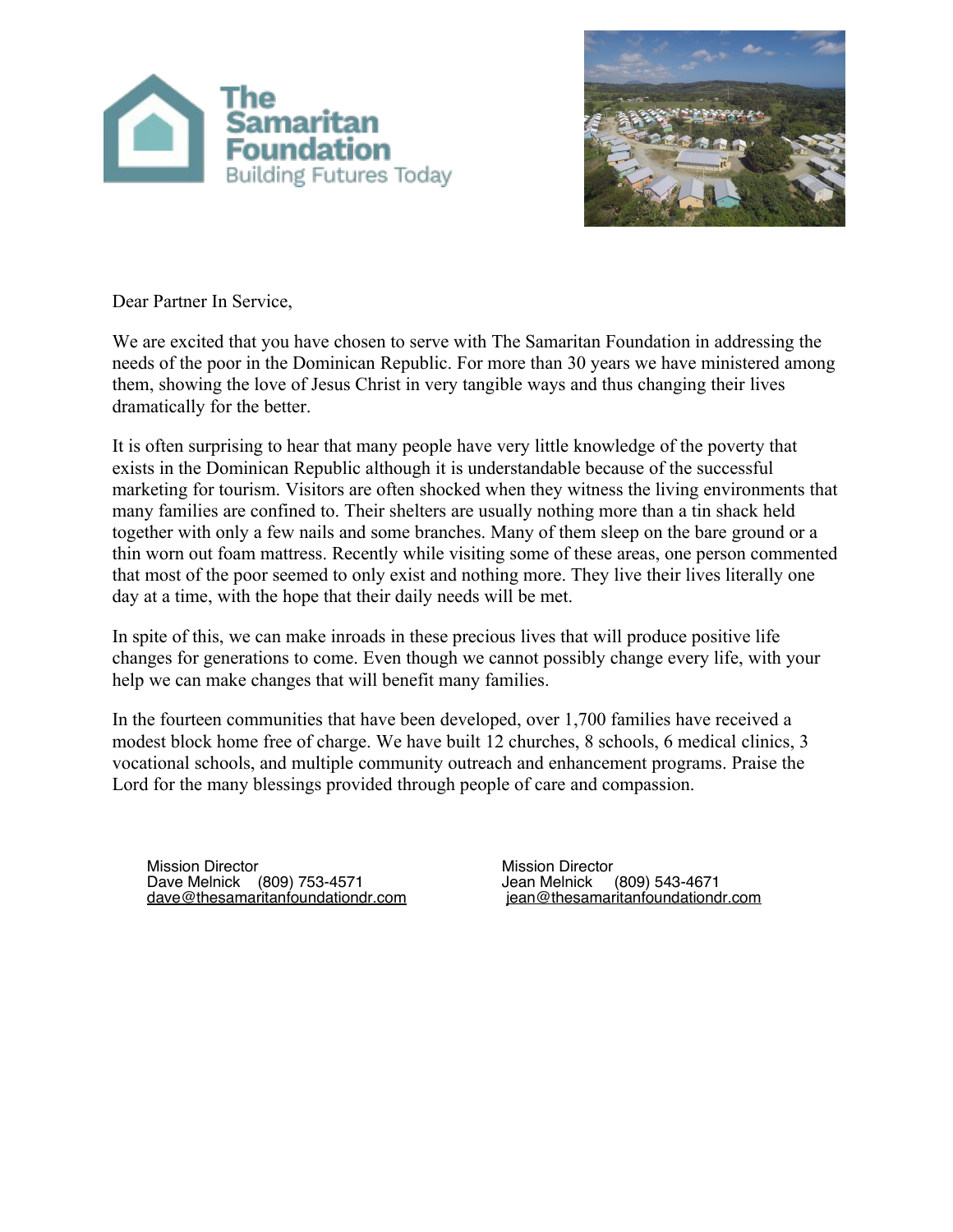



# **Frequently Asked Questions**

To make your upcoming trip as exciting and rewarding as possible, we have put together some frequently asked questions that are often presented to us. We are often asked questions regarding health and safety issues, transportation and medical concerns. These are items that most people take for granted in their home country but which are very different in third world countries.

What is the weather like?

The weather varies greatly depending on the time of year you plan to come but this is the general rule of thumb: February - May: High 20's C (80F-87F) June - October: Mid 30's C to low 40's C (87F - 102F) November - January: Mid 20's C (75F-80F) We recommend you drink plenty of water. Don't worry, you sweat it out so you won't need to make frequent trips to the washroom.

What are the workdays like and how are they scheduled?

Because every group is different, we want to design your time here in a way that best suits the needs and expectations of your team. With most of our visiting teams we do construction work and outreach ministry programs. Look over the list of options then we can work together on your schedule.

What are the costs that the team is expected to cover?

We know that you have to work hard at raising the funds needed to come and be a blessing to the poor so we try to keep the expenses as manageable as possible. First, we would ask for a \$500.00 nonrefundable deposit which will be put towards your building project. We ask each visiting team to pay \$200.00 (CDN) per person that goes towards the expenses of managing your team. This covers the expenses of 6 days of transportation to the worksite and ministry locations, translator, daily ice & water plus a Dominican lunch for the team.

We also request that you donate \$6,500 (CDN) towards a building project, e.g. in 2019 we are starting a renovation program in our older villages. We are planning on replacing roofs, parging and painting homes. We will also continue to build new block homes for poor families. Both renovations and new builds will be a blessing to the families. If you are part of a group that is able to sponsor a larger project we would love to tell you about projects needed within these communities that cost more than the price of a home.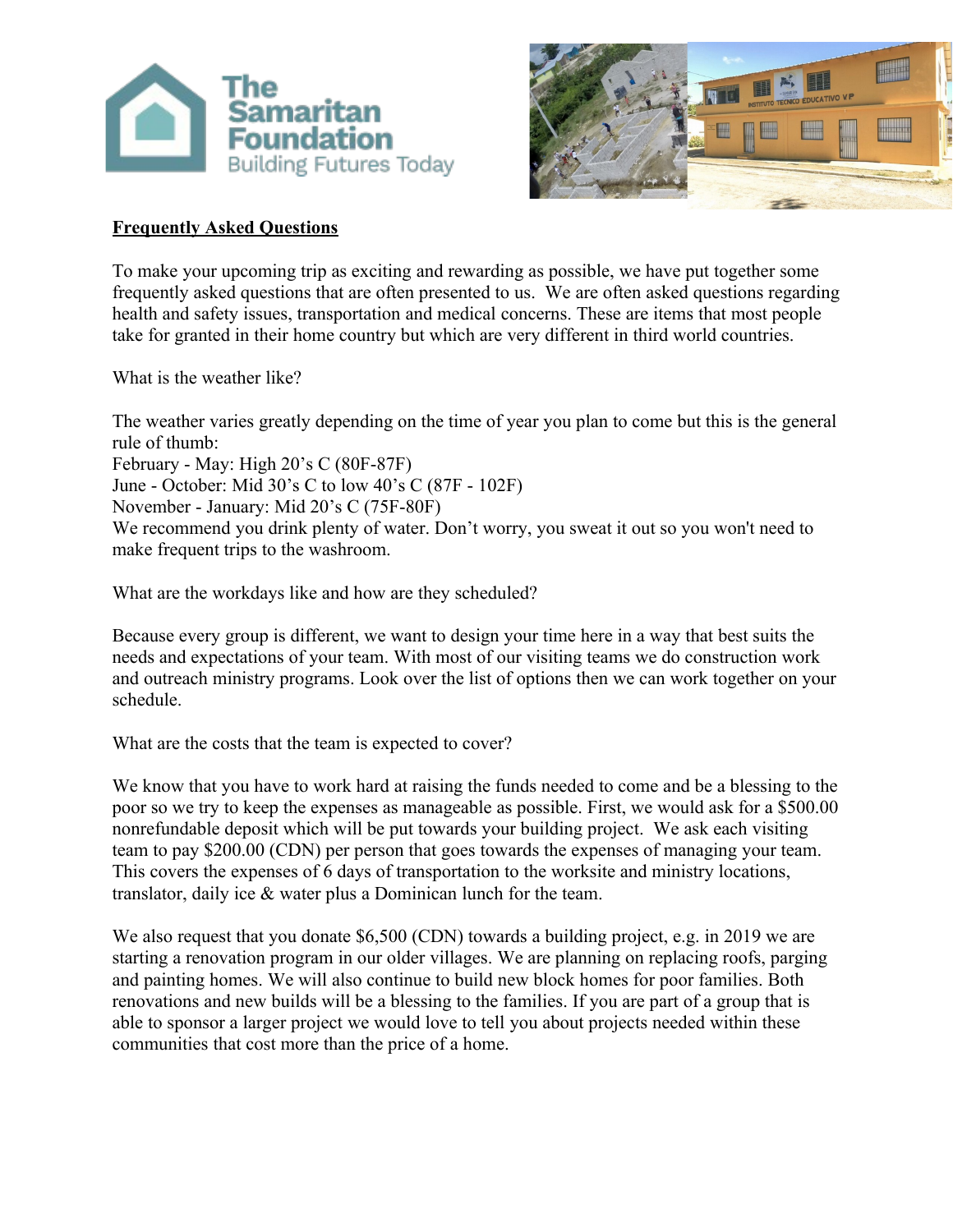



What should we bring for ourselves during our stay there?

The Dominican Republic is closer to the sun than you may expect so be sure to bring sunscreen, a hat, personal water bottle (pure, cold drinking water is provided), closed toe shoes, sunglasses, shorts and light clothing. The temperature is warm here but, should it cool down you can always add layers of clothes if necessary.

What are my medical requirements?

Your health is something you need to discuss with your family doctor. Though malaria and dengue are not common in this part of the island, it is present. Consult your local doctor, let them know where you are going and heed their advice. They know your health better than we do. We require that everyone has medical insurance coverage for the Dominican Republic.

Where should our team stay?

We ask that you stay east of Puerto Plata, e.g. in Playa Dorada Complex and no further than Sosua. In Sosua, you can check out Sosua by the Sea. We also have a mission guest house we can suggest. You can check out their website at riovistaguesthouse.com. The layout of the grounds is ideal for worship, group devotional sessions and will facilitate a great team atmosphere.

We highly recommend these places that are convenient to the areas we serve, these hotels have been serving missionaries for years.

## **Code of Conduct**

We ask that each person coming to the Dominican Republic with The Samaritan Foundation keep in mind that we are a Christ centred organization. We ask that you would remember that you are representing our organization when you are here. We understand that not everyone thinks alike. Please treat the people around you with the utmost respect, kindness and love. There are a couple of things we would ask of you…

1) If you feel you would like to give anyone a gift, especially people that work for us whether it is money or your backpack please do it through us. As much as we would love to see our people receive gifts we believe in being fair and we know where the greatest needs are.

2) Under no circumstances is alcohol allowed on our buses or our job sites. If you drink please wait until you are at your resort once you are finished with us for the day.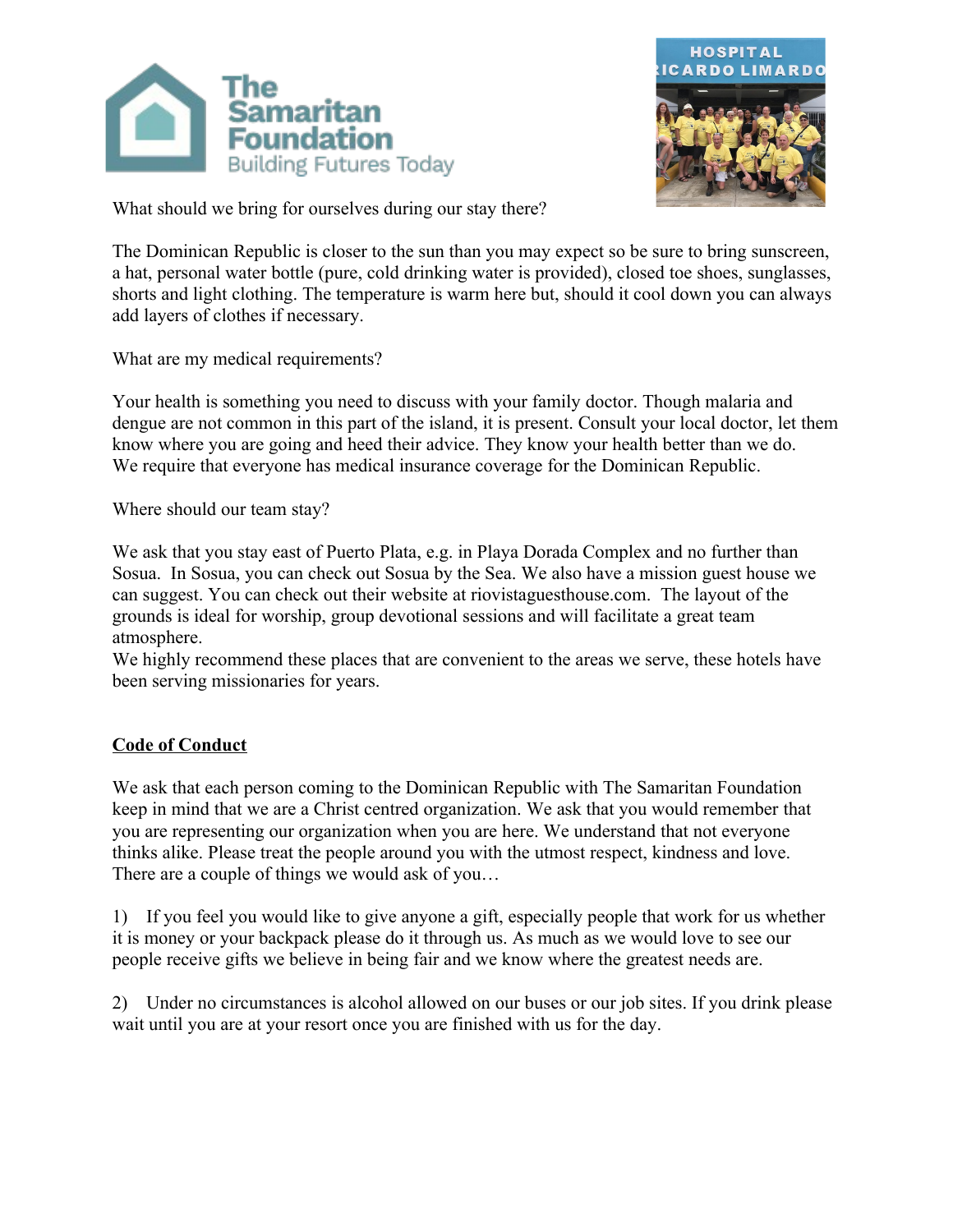

# **Ministry Outreaches**



If you choose to bring humanitarian aid (we can send you a list of needs) here are a few places we recommend giving to. Also, if you find you have raised extra cash most of these ministries run on donations. Please ask us for further details.

#### Tour the Vocational School in Paradise (Paraiso)

The vocational schools were established to help the under-educated people of the North Coast learn skills that would lead to viable employment. This allows them to provide for their families and avoid a life spent in compromising situations. Classes offered at the school include sewing, beauty school, furniture & upholstery, electrical engineering, plumbing and English.

If you would like to teach one of the classes that are offered we can arrange that. Over the past 5 years, well over 2,000 students have graduated and are now able to provide for their families. We invite you to come alongside this great work and see the vocational programs in action.

#### Visiting the sick in the Public Hospital located in Puerto Plata

This hospital services almost a million of the poorest people in the surrounding areas who have no resources for other healthcare possibilities. By spending a little time visiting and praying for these people, you will make the patient's stay a little bit brighter. We also encourage teams to give a small gift of hygiene essentials.

#### Vacation Bible School

For those who wish to do Bible teaching we can arrange for you to go into either a school or a church. Generally, VBS is one week but we can also do a day or two. We ask that you bring with you any teaching/craft materials you need.

## Visit a school in Villa Emmanuel (Nest of Love) or Asher School

You can share a talent or participate in games or sports at recess time. For a reasonable cost to you, The Samaritan Foundation can help you provide a snack prepared and distributed by your team to the children. If you wish to provide a lesson or activity, please provide all the supplies necessary for the activity.

## During non-school weeks

A children's juice program can be held at a local church where the team will prepare and participate in telling Bible stories through dramas, songs or other means. Translators will be available to help you make the most of your experience. The cost would be dependent on what kind of snacks you would like to provide. E.g. Juice, banana and a cookie pack can be between \$150 - \$300. 150-350 children on average will attend depending on the location.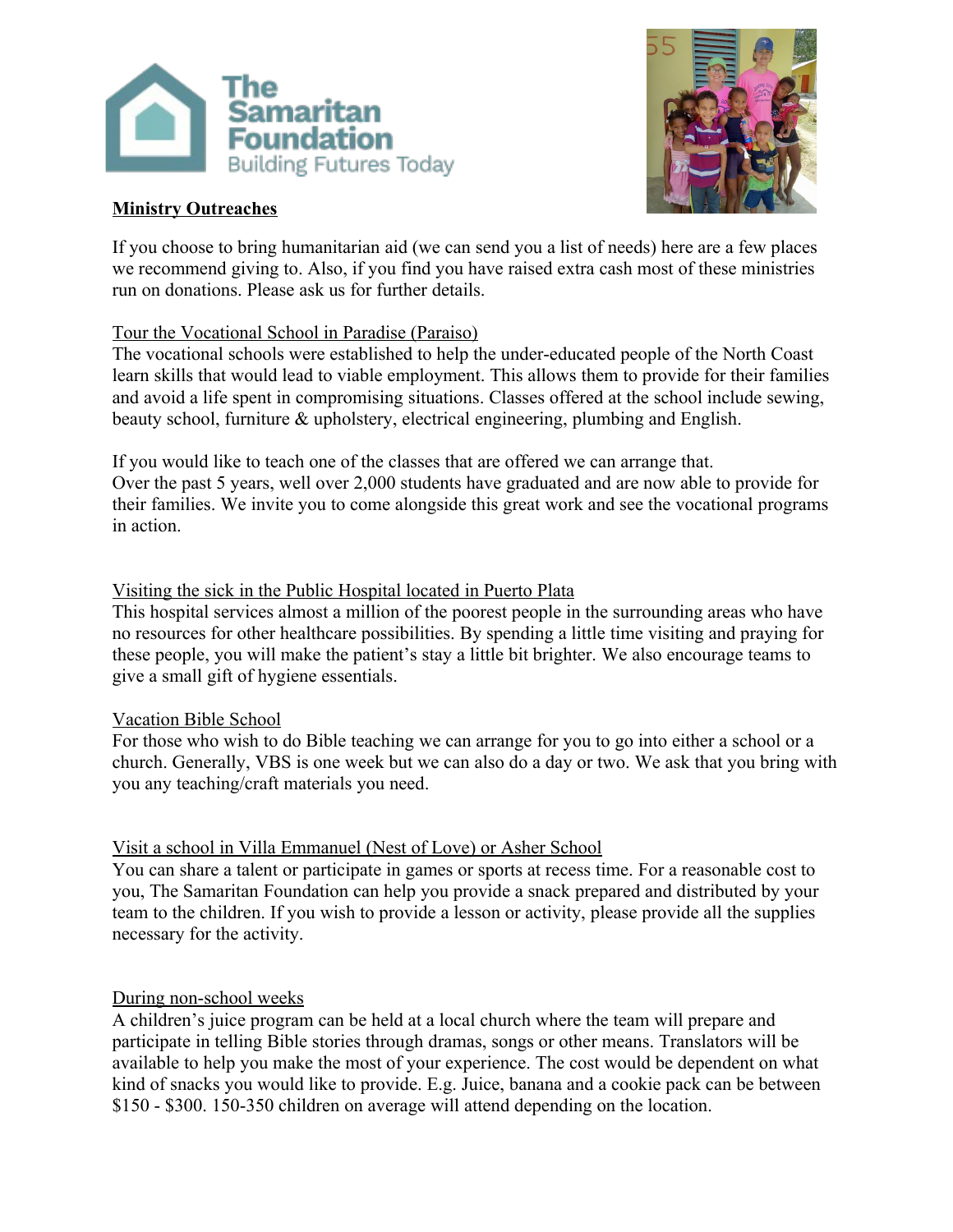



## Prayer Walk

Your team can pick one of our villages to go door to door and pray with people. We have gospel tracts we can hand out and/or you can bring Spanish bibles to give out

# Gift/hygiene packets

This is a great way to help a village of people. Your team can bring pre-made packets or bring the individual items and you can make the packets here. For example, deodorant is around \$7.00 CDN. Most items are at least double the price here. Many times you can get items donated to make up a nice packet.

# Movie time in a village

The team will go into the community and invite people to attend a movie shown in the local church or school one afternoon or evening during their stay. We have various Christian children's movies in Spanish available to choose from.

There will be an opportunity for testimonies and discussions using our excellent translators if you wish at the end of the movie.

## Serve Lunch in a village

Your team can help some local ladies to make a big pot of soup, rice & beans, etc... Then the team can serve the local people in whichever one of our villages you would like.

Each group is welcome to participate in 3 of these programs and activities. It is our desire to make your ministry activities as rewarding as the work programs. Again, we know that each group's desires and plans are unique to themselves, so please help us prepare a program that best suits your expectations. It will be our pleasure.

## **Group Activities (excursions)**

For some groups, a midweek or trip ending activity is a nice way to unwind. Here are just a few ideas that you may want to consider for your teams in an afternoon off to enjoy a relaxing change. If you would like to use your free time to do an excursion let us know which day you would like off. The cost is not included in the fees you have paid.

Your team could take a cable car ride up Mount Isabel de Torres in Puerto Plata, visit Monkey Jungle or the 27 waterfalls might be where you would like to go. You may also want to spend an afternoon relaxing on beautiful Cabarete beach where kite surfers and windsurfers abound, shop at the local tourist hot spots and enjoy dinner on the beach at one of the local restaurants. You can check some of these out online.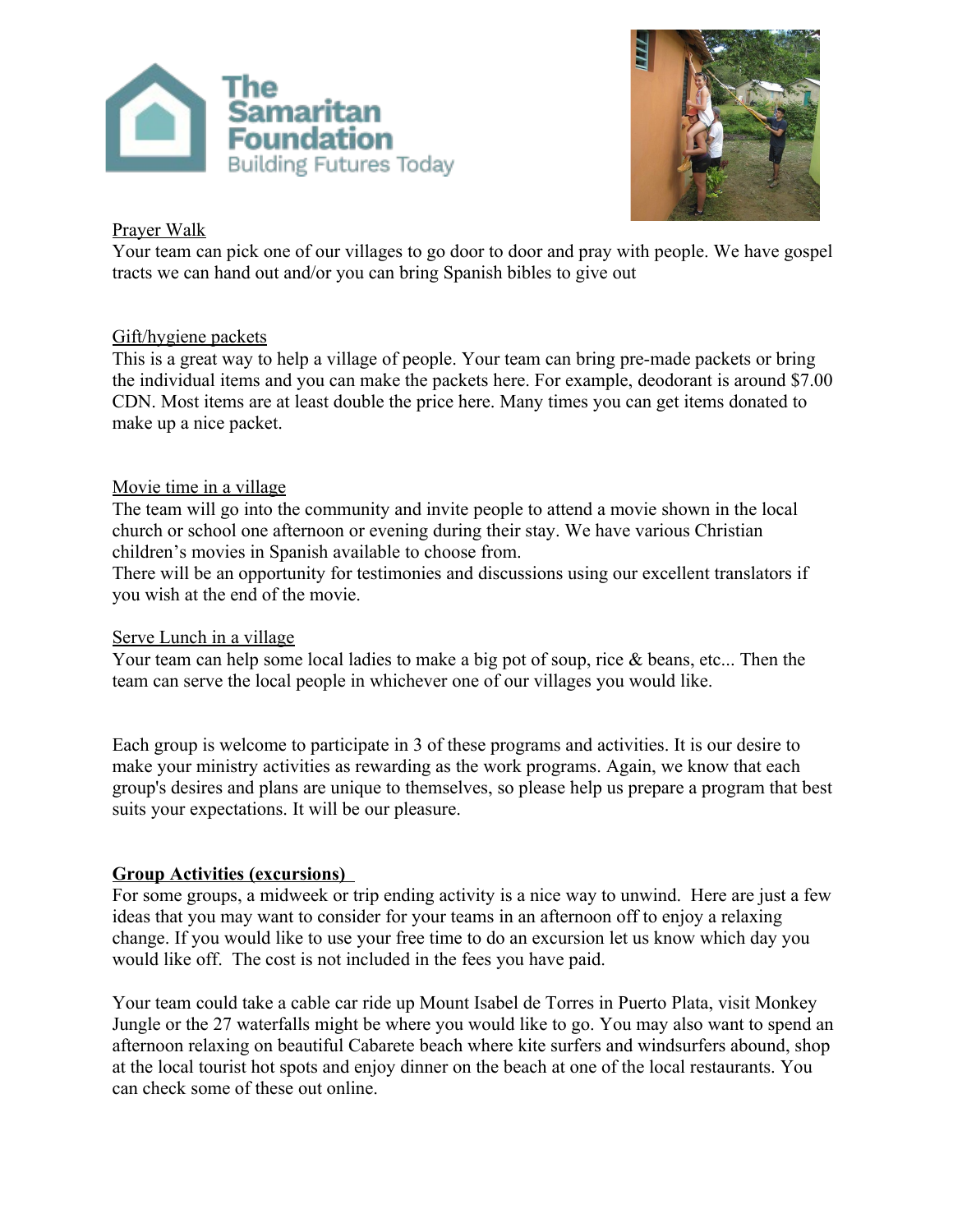



If there are still some questions that you may have that we have not addressed or have overseen, please let us know. We want to have your confidence, knowledge and trust as we work together to make a difference in these precious lives.

In conclusion, all visiting missions' teams are asked to dedicate at least 1/2 a day to the service of construction, the other 1/2 is for ministry. Teams are asked for a minimum donation of \$6500.00 (CDN) for a construction project and \$200.00 (CDN) per person for in-country costs. If you are interested in staying longer than one week (7 days) please contact us for cost details. It has been a pleasure to share with you our desire to serve the Lord in this humble calling of being the hands and feet of Jesus among the people of the Dominican Republic. The Samaritan Foundation and all of our associate ministries hope and pray that God has been revealed to you through the simple call of serving and helping.

*The King will reply, 'truly I tell you, whatever you did for one of the least of these brothers & sisters of mine, you did for me' Matthew 25:40*

Mission Director Dave Melnick (809) 753-4571 [dave@thesamaritanfoundationdr.com](mailto:dave@thesamaritanfoundationdr.com) Mission Director Jean Melnick (809) 543-4671  [jean@thesamaritanfoundationdr.com](mailto:jean@thesamaritanfoundationdr.com)